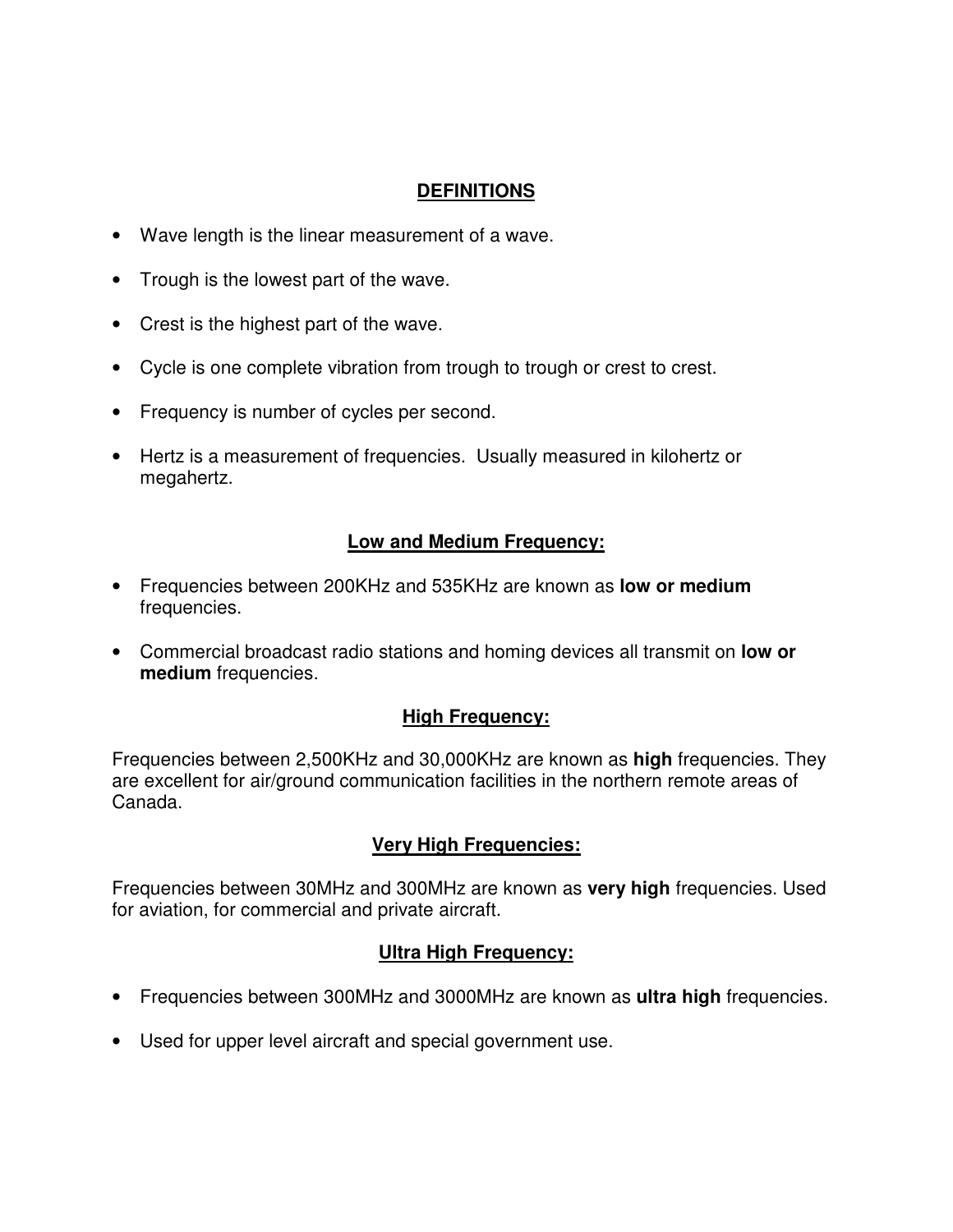### **Ground Waves**

Travel along the surface of the earth and are dulled by obstacles.

#### **Sky Waves**

Travel upward into the air and are reflected back to the surface from the ionosphere.

#### **Skip Zone**

Is an area located between the ground waves and the sky waves. Transmissions are very erratic or unheard.

#### **Line of Sight**

VHF radio waves travel straight through the air. Therefore, an aircraft must be able to see the station in order to receive their transmission. This is known as "line of sight".

# **EMERGENCIES**

The emergency frequency is 121.50MHz

### **Distress**

- The first distress call should be placed on the current frequency, if there is no response then transmit on the emergency frequency.
- Distress calls can be used when the flight is threatened by grave or imminent danger and requires immediate assistance.
- The call format is the word **MAYDAY** repeated three times. A pilot should include present position, nature of emergency, and intentions.

### **Urgency**

- The urgency call should be placed to a specific station.
- Urgency calls can be used with concerns of the safety of the aircraft, any person on board or within sight.
- The call format is the word **PAN** repeated three times. A pilot should include present position, nature of urgency, and intentions.